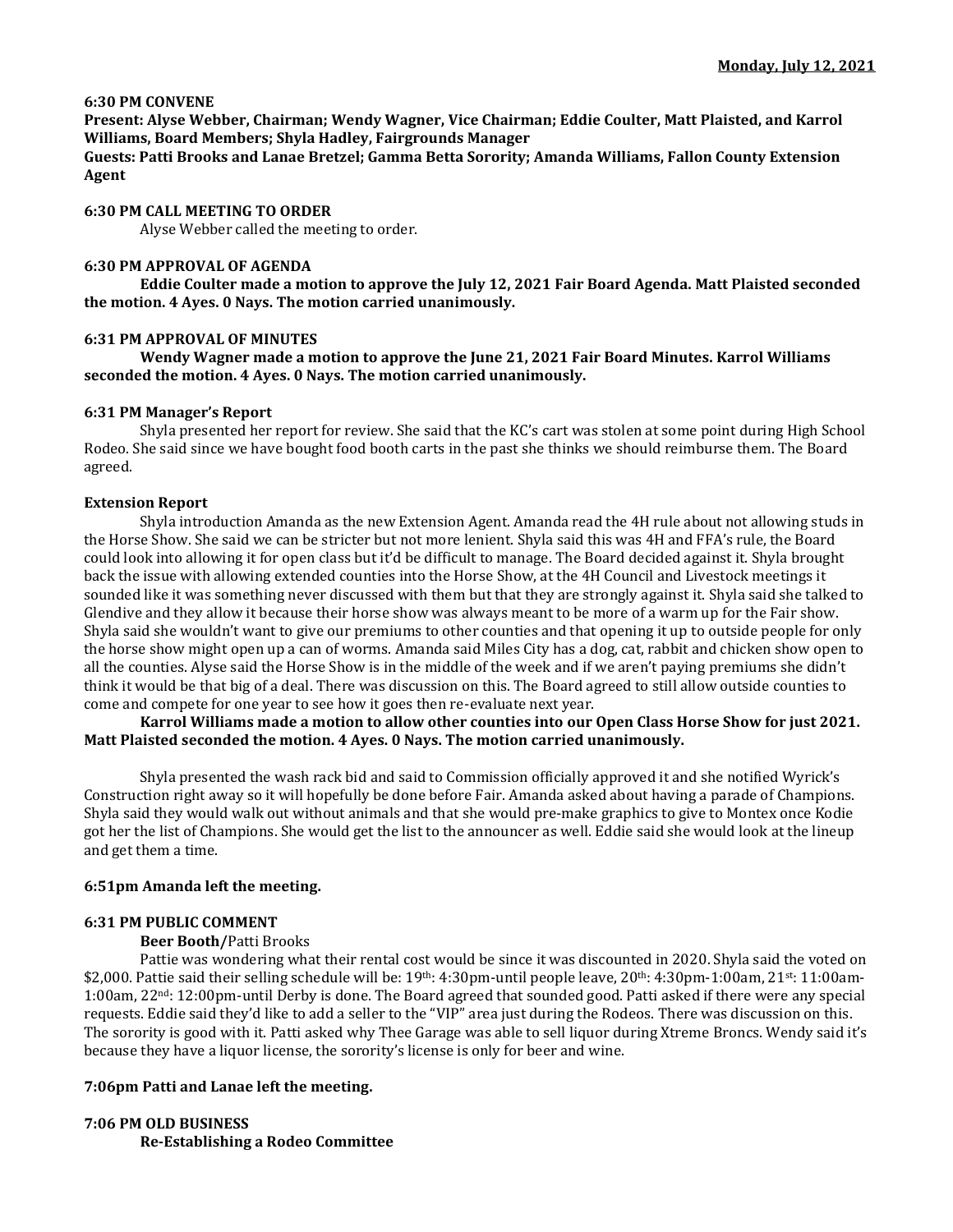Shyla thought the Rodeo Committee could adhere to the Fair Board by-laws for the most part aside from some changes. She thought they should only be required to have quarterly meetings. Alyse asked how many members. Eddie thinks 4 members and one Fair Board Member. Alyse asked about the Chairman. Matt thinks the Fair Board member would be chair and would run the meeting. Shyla thought the Fair Board member would still need to sign off on all claims. Shyla said the Fair Manager would need to attend to take minutes, keep track of the budget and be there for questions. Alyse asked who would go to convention. Shyla thought Fair Board would go to RMAF and IAFE conventions and Rodeo would go to PRCA. Shyla said they could always just send the Manager if no one was able to attend. Alyse thought with those changes they should follow all other fair board by-laws. Shyla asked when she thought they should meet. Karrol think we need to wait on that since it will depend on who's on the Committee. Shyla asked if we should start advertisement at the same time as the Fair Board in September. The Board agreed. Shyla thinks that it'd be easier for her to keep tract if the Rodeo Committee was allotted their own Budget for Fair and also for any other "off season" rodeos because it would be really hard to keep track of both Boards on one budget as it is now. The Board agreed to make that change next year when budgets are due.

#### **Annual Fair Banner**

Shyla presented Sew What's quote on purchasing a banner that hangs 3 weeks before Fair each year. She said it has perforated and reinforced edges so hopefully it lasts many years.

**Wendy Wagner made a motion to purchase an annual Fair banner from Sew What to hang across the street. Karrol Williams seconded the motion. 4 Ayes. 0 Nays. The motion carried unanimously.**

#### **7:32 PM NEW BUSINESS**

#### **Purchases**

Shyla presented a quote from Belle Valley Irrigation. Floyd needs to purchase some Micro Rain products for his big sprinkler reel.

## **Eddie Coulter motioned to approve the Belle Valley Irrigation quote. Matt Plaisted seconded the motion. 4 Ayes. 0 Nays. The motion carried unanimously.**

Shyla said she needs to know what air conditioner to purchase for the announcer's stand, a vertical one that needs vented through a hose or a rectangle wall one. If you get a wall one you'd need to cut a hole because the window opens side to side not up and down. Eddie thinks a wall one. Wendy thinks one of the portable ones would be too cold for that small room. Matt said he'd be happy to install it.

**Wendy Wagner made a motion to purchase and install a wall air conditioner for the crows nest for under \$500. Karrol Williams seconded the motion. 4 Ayes. 0 Nays. The motion carried unanimously.**

#### **Staller Complaints**

Shyla said there is a horse every year that is neglected enough that community members call and complain. Shyla said she always calls dispatch but that she doesn't feel qualified to diagnose a malnutrition horse. Eddie said call the brand inspector. Karrol said if you call dispatch then they will call him. Shyla showed the Board pictures. Alyse thinks they need to improve within 30 days or they are out. Shyla said along that note, there is no strike system. A staller can get "in trouble" or called in as much as they want but there really is no repercussions. Shyla and Floyd are concerned about not having high school rodeo because when they are forced to leave the grounds it finally gives the crew time to thoroughly clean all the stalls. Matt thinks it'd be good to implement a strike system. Karrol said that if someone recieves three written up warnings, then they will be asked to leave. Shyla said that's fine but that she didn't feel comfortable being the sole person in charge of these warnings just because she doesn't know horses that well. She also thinks you need to catch people in the act, because you can't write warnings on hear/say. The Board agreed and they would be the ones issuing warnings. Alyse asked Shyla to write something up for our "Rental Agreement" and the Board can vote on it.

#### **2021 Fallon County Fair**

Shyla asked Eddie about Mutton Bustin. Eddie said all three perfs, 10 riders each. Shyla presented the ticket sales report. Eddie said the Trolley is good to go. Shyla said she would ask Lions Club and Commission to drive. Shyla asked if the Board wanted to get handicap scooters. There was discussion on this. Shyla said 4 is plenty. The Board agreed to get them rented. Shyla said she got Fun on the Run nailed down for a monkey jump, mechanical bull, and rock wall, and that we still have budget for "American Axes" an ax throwing mobile trailer. The Board looked over their agreement. Shyla said we could charge for it through wristbands according to their agreement.

## **Wendy Wagner made a motion to hire American Axes for \$10,000 free of charge to the community. Karrol Williams seconded the motion. 4 Ayes. 0 Nays. The motion carried unanimously.**

Shyla said Lisa with the Chicago Honey Bears has been very accommodating and persistent that she wants to make Baker work this year. She lowered the price, got rid of the dressing room requirement, no longer needs a "driver" from the airport and would find their own staying accommodations. Wendy said no because we need all the hotel space